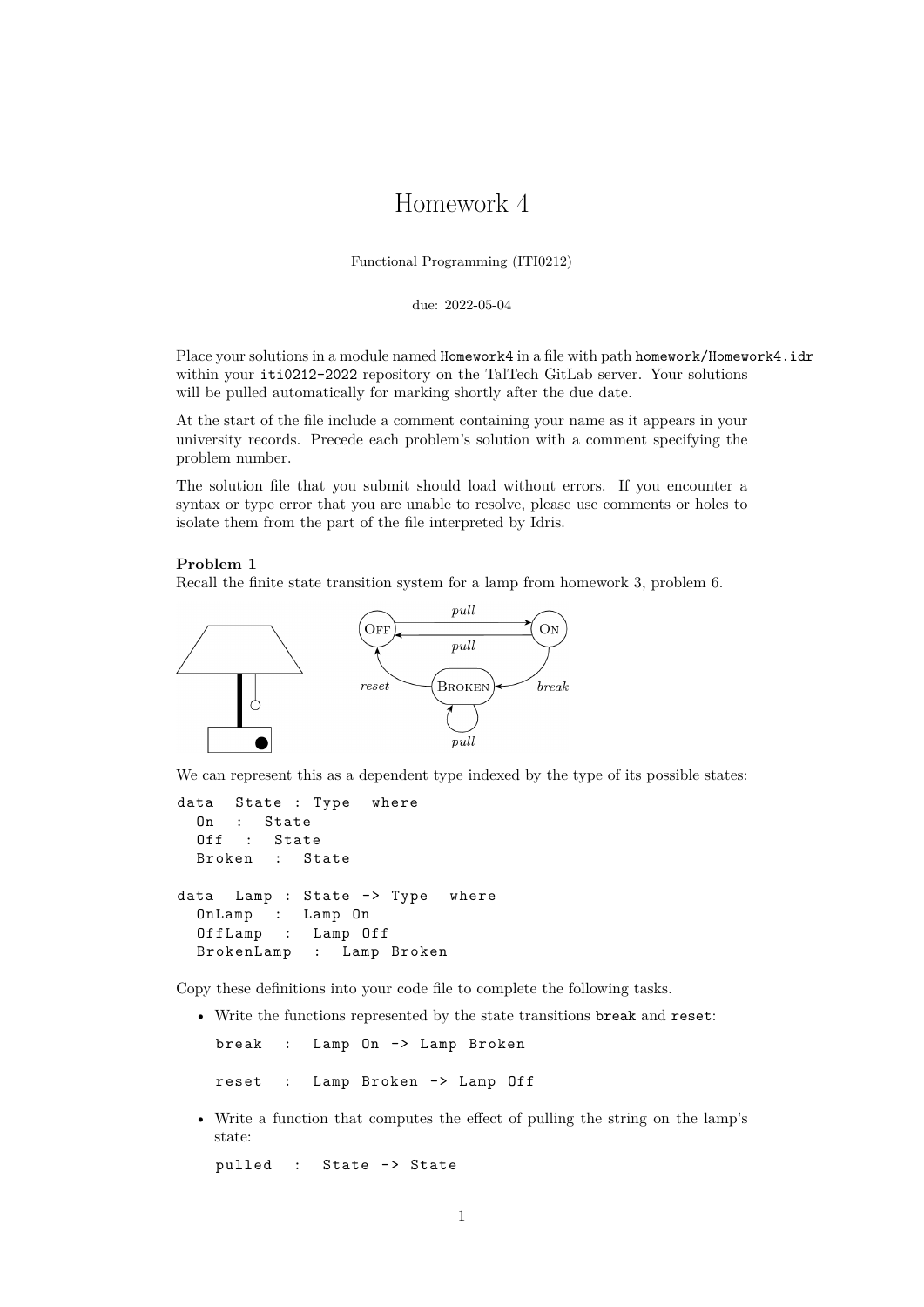• Write the function represented by the state transition pull:

pull : Lamp state -> Lamp (pulled state)

### **Problem 2**

In this problem we will consider a different way of representing Either types. You should import Data.Fin and copy into your file the following definition, which returns either its first or its second argument, depending on which Fin 2 appears as the third argument:

case2 : a -> a -> Fin 2 -> a case2  $x y 0 = x$ case2  $x \ y \ 1 = y$ 

The following type constructor is in fact isomorphic to Either:

Either2 : Type -> Type -> Type Either2 a b = DPair (Fin 2) ( $\iota$  i => case2 a b i)

To verify this, write the following functions:

from\_Either : Either a b -> Either2 a b

```
to_Either : Either2 a b -> Either a b
```
so that their composition, in either order, acts as the identity function. For example:

```
Homework4> (to_Either . from_Either) (Left 42)
Left 42
Homework4 > ( to_Either . from_Either ) ( Right " hello ")
Right " hello "
Homework4> (from_Either . to_Either) (0 ** 42)
MkDPair FZ 42
Homework4> (from_Either . to_Either) (1 ** "hello")
MkDPair (FS FZ) "hello"
```
# **Interacting with a simple database**

In the following problems we will interact with a simple user database of some social networking platform. The "database" stores Users...

```
UserId : Type
UserId = Bits64Feed : Type
Feed = Visibility ( List Post )
record User where
  constructor MkUser
  id : UserId
  name : String
  feed : Feed
```
...who each have their own Feed, which can either be private or contain a list of Posts: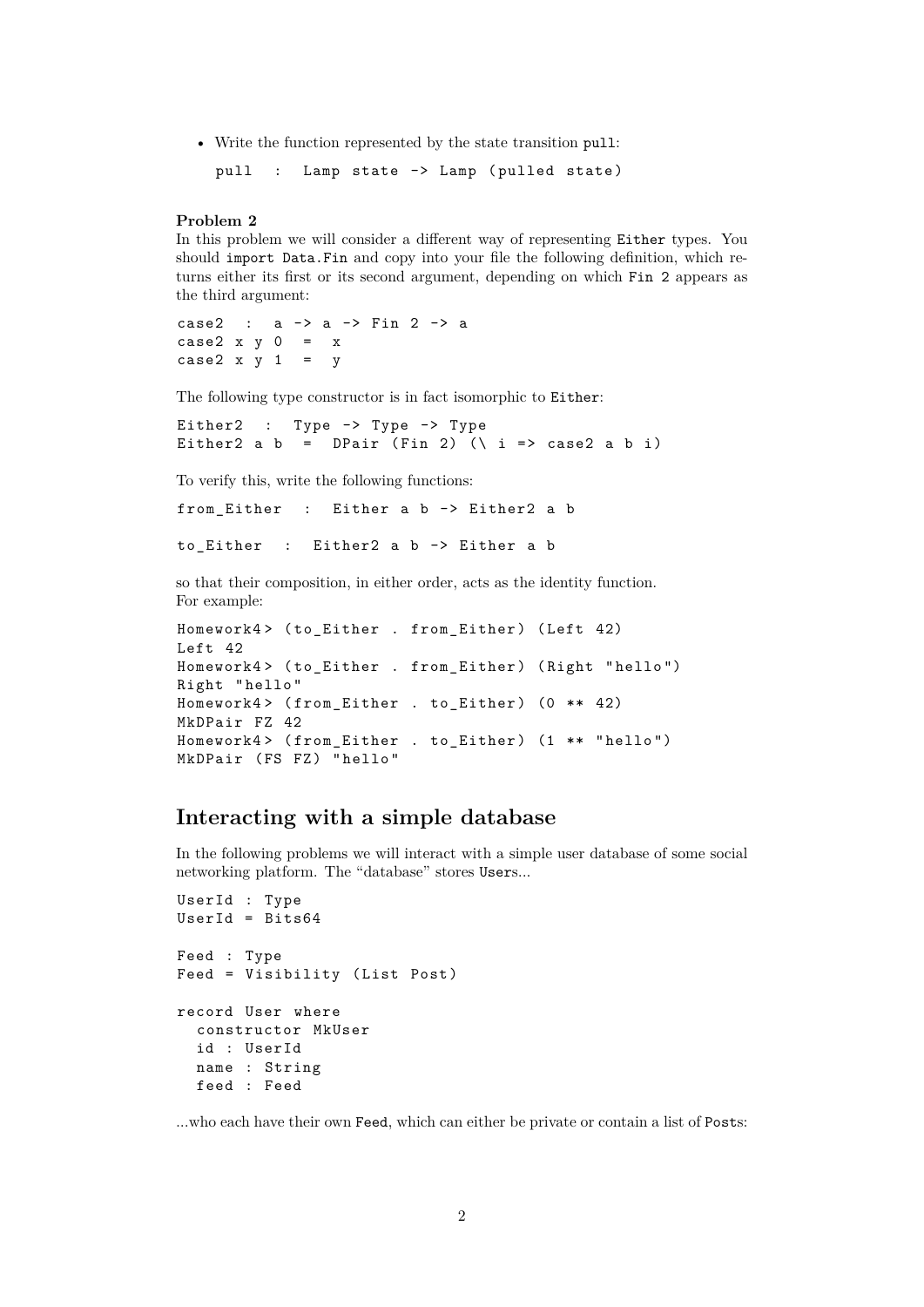```
record Votes where
  constructor MkVotes
 likes : Bits64
 dislikes : Bits64
record Post where
  constructor MkPost
 votes : Votes
 timestamp : Bits64
  -- ... potentially more fields
data Visibility : (a : Type) -> Type where
 Private : Visibility a
 Public : (content : a) -> Visibility a
```
Each post has Votes, which you might recognize from Lab 9. *Note: Bits64 is a type of 64-bit unsigned integers. It's used instead of Nat since it computes much quicker.*

#### **Problem 3**

Begin by writing some code that summarizes user data. You have three tasks:

- 1. Give an implementation of Monoid Votes that combines two Votes by summing up their likes and dislikes.
- 2. Implement Functor Visibility to apply functions to values that are Public.
- 3. Combine the two to calculate a user's total score, i.e. the difference between all likes and dislikes they received if their posts were public:

total\_score : User -> Visibility Integer

Test this with a few example users.

```
alice : User
alice = MkUser 1 " Alice " Private
bob : User
bob = MkUser 2 "Bob" $ Public []eve : User
eve = MkUser 42 " Eve " $ Public
  [ MkPost ( MkVotes 30 9) 1643580000
   , MkPost ( MkVotes 321 27) 1650282774
  \overline{1}
```
*Alice*'s posts are private, *Bob* hasn't posted anything yet and *Eve* has posted twice.

```
Homework4> total score alice
Private
Homework4> total_score bob
Public 0
Homework4 > total_score eve
Public 315
```
*Hint: You can adapt the functions score (Lab 9) and fold\_list (Lab 4) to calculate a user's score.*

### **Problem 4**

In this problem, we introduce a simple form of error handling to ease interaction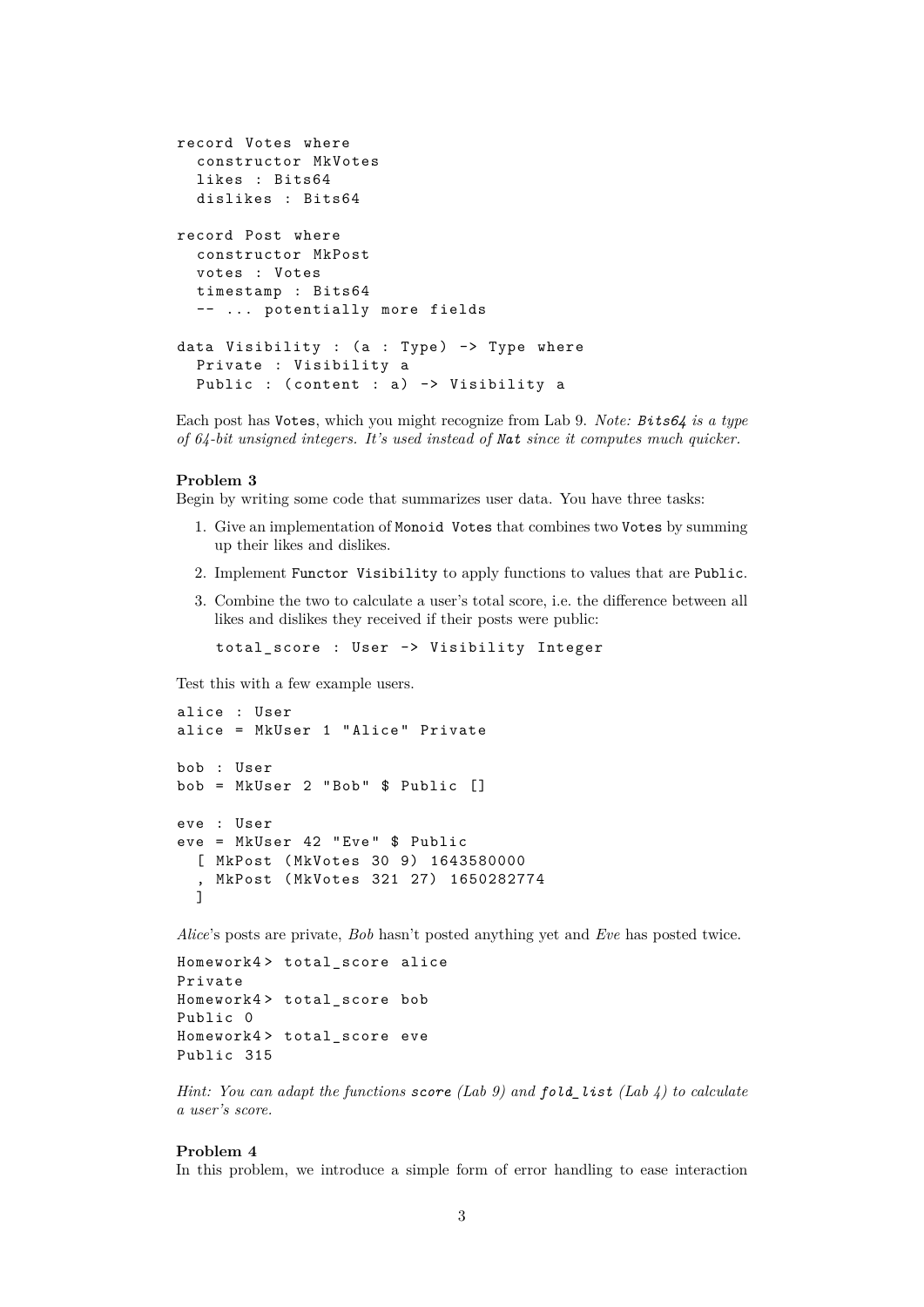with a user database. Your task will be to copy some code, and to make it run by implementing Monad for a given type.

Consider the following type, representing a result value obtained from the database:

```
data DbError : Type where
  Unauthorized : DbError
  NotFound : DbError
data DbResult : (a : Type) \rightarrow Type where
  Err : (err : DbError) \rightarrow (msg : String) \rightarrow DbResult aOk : a -> DbResult a
```
A DbResult is either an error that contains an error code and an error message, or the result of a successful operation, for example:

```
missing_user : DbResult a
missing_user = Err NotFound " User ' Claire ' does not exist "
bobs_friends : DbResult ( List String )
bobs_friends = Ok ["Alice", "Eve", "Michael"]
```
We use this type to model database accesses that might fail. We define the following (full definitions at the end of the problem, simply copy them from there):

• The "database", for simplicity this is just a list of users:

user database : List User

• A function that, given a user ID, returns Ok user if a user with that ID was found in the database, or Err NotFound "..." if not:

get\_user : UserId -> DbResult User

• A function that retrieves a user's posts if they are public, otherwise returns an error:

get\_posts : User -> DbResult ( List Post )

• A function that composes the above and retrieves a user's most recent post:

```
get_latest_post : UserId -> DbResult Post
```
#### **Your task:**

- 1. Copy the definitions of DbError, DbResult, user\_database, get\_user, get\_posts and get\_latest\_post from below. You need to import find from Data.List, too.
- 2. Implement Functor, Applicative and Monad for the type family DbResult.

Your implementation should allow us to write the *happy path* of a function in do-notation. Instead of having to explicitly pattern match on DbResults like so...

```
-- Do 'case ... of' a bunch of times and
-- things will become unbearably repetetive .
bad : UserId -> DbResult (List Post)
bad user_id = case get_user user_id of
                   (Err err msg) => Err err msg(0k user) => get_posts user
```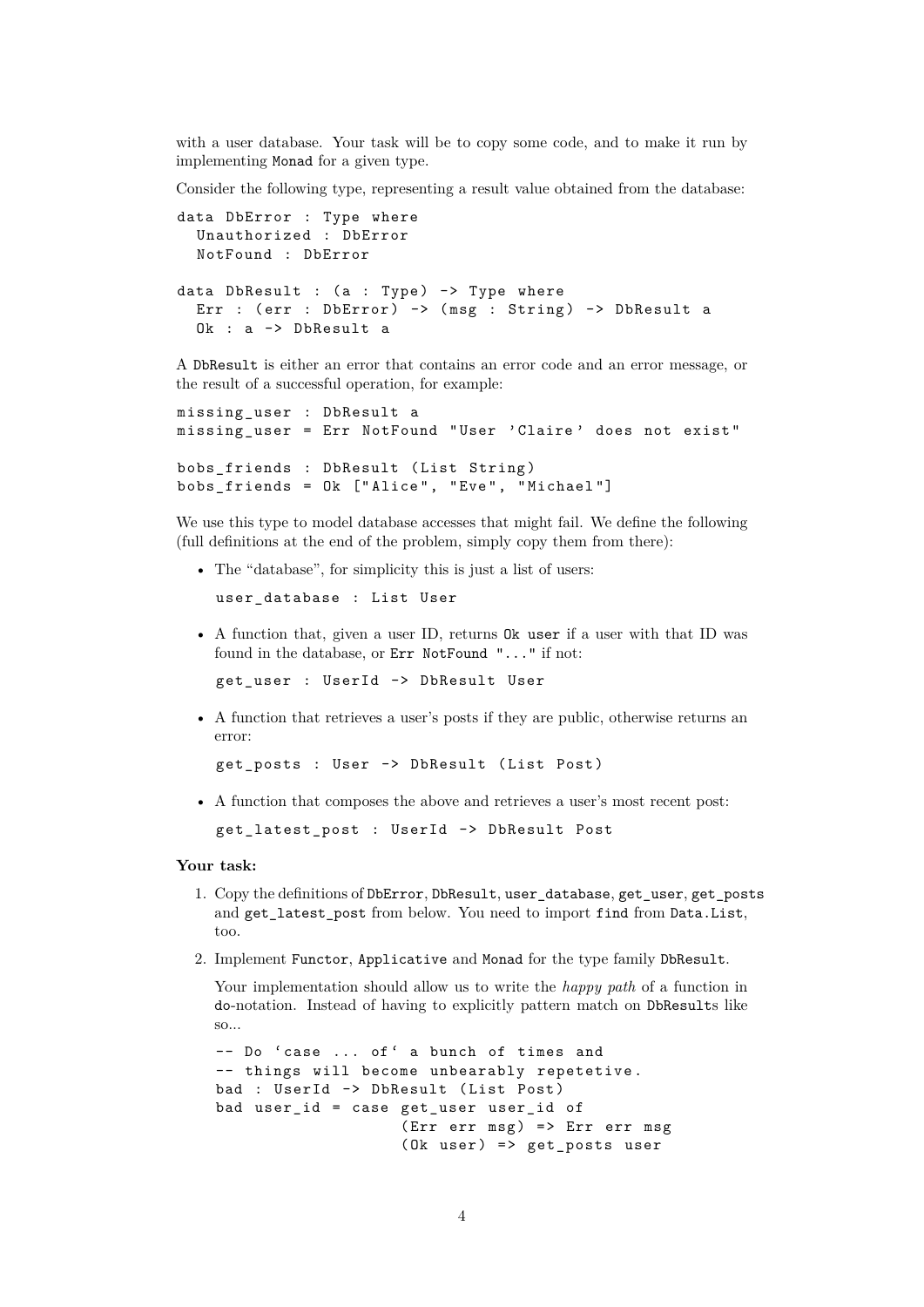...we want to give definitions that bind success values (wrapped in Ok) and return the first Err they encounter.

The function get\_latest\_post below is written in the desired *happy path* style.

**The code**: Please copy this, together with the definitions of DbError and DbResult:

```
user_database : List User
user_database = [ alice , bob , eve ]
get_user : UserId -> DbResult User
get_user id =
  case find (\u => u \dot{id} == id) user_database of
       Nothing \Rightarrow Err NotFound $
                     " No user with ID "
                       ++ show id
                       ++ " exists "
       Just user => 0k user
get_posts : User -> DbResult ( List Post )
get_posts user =
  case user . feed of
       Private \Rightarrow Err Unauthorized $
                     " Posts of user '"
                       ++ user . name
                       ++ "' are set to private"
       Public posts => Ok posts
-- Using 'do' notation requires 'Monad DbResult'
get_latest_post : UserId -> DbResult Post
get_latest_post user_id = do
  -- The " happy path ":
  -- The bound value 'user' is of type 'User',
  -- 'posts' has type 'List Post', any
  -- error is implictly returned.
  user <- get_user user_id
  posts <- get_posts user
  -- This is never evaluated if any of the preceeding
  -- functions return an error :
  foldl
    ( Ok .: compare_newer )
    ( Err NotFound " No posts for user \{ user . name }")
    posts
  where
    compare_newer : DbResult Post -> Post -> Post
    compare_newer ( Err _ _ ) post = post
    compare newer (0k post) post' =
      if post . timestamp > post ' . timestamp
         then post
         else post '
```
You should not worry about any new concepts  $((. :),$  foldl, string interpolation " $\langle \{\ldots\}$ "), but are encouraged to look up their documentation.

**Examples:** Retrieving posts for a user that does not exist should return an error: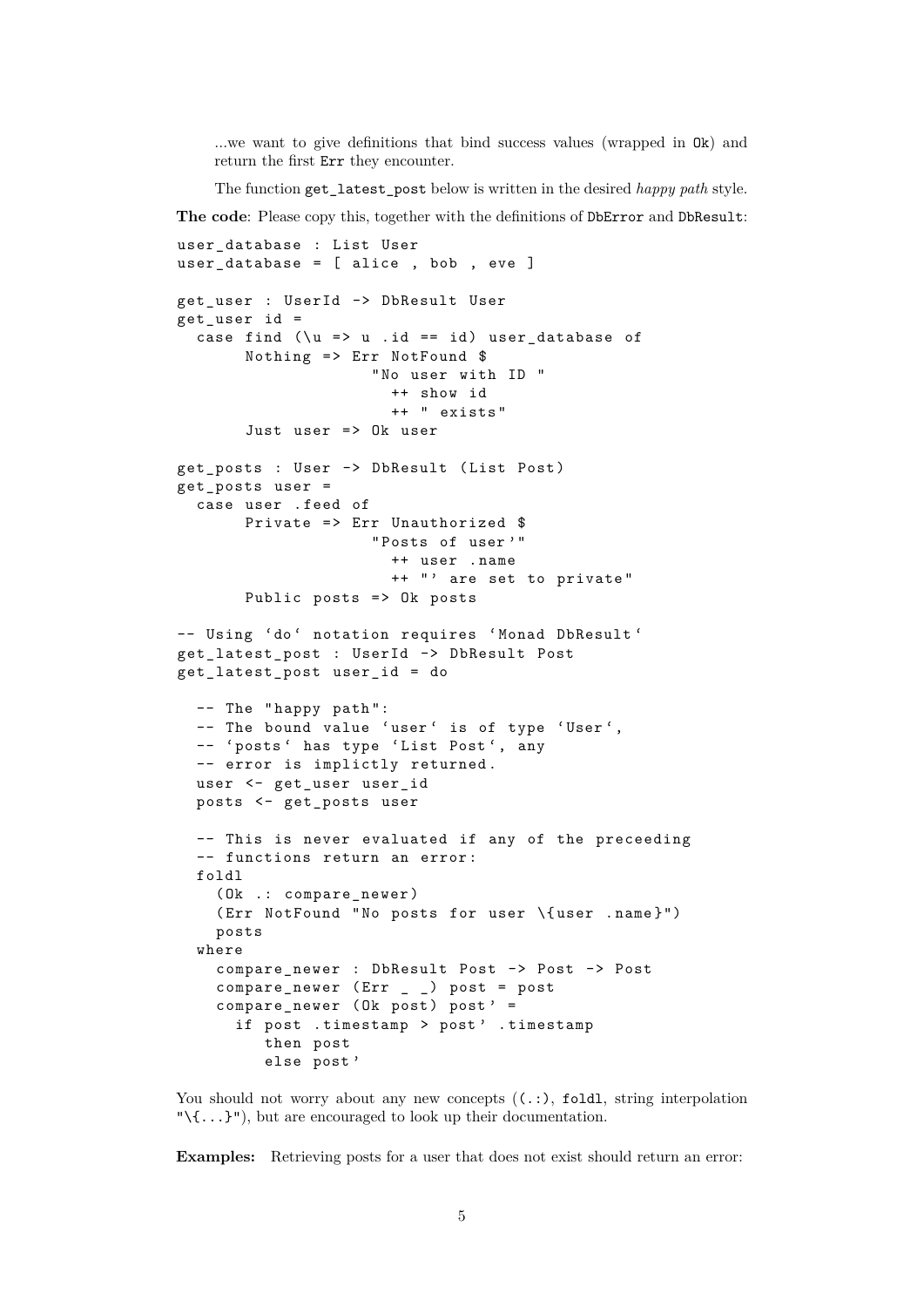Homework4 > get\_latest\_post 213 Err NotFound " No user with ID 213 exists "

Similarly, for user that exists but have their posts set to private:

Homework4> get latest post 1 Err Unauthorized " Posts of user ' Alice ' are set to private "

If the user exists, and has multiple posts, the post with the most recent timestamp is returned:

```
Homework4 > get_latest_post 42
Ok ( MkPost ( MkVotes 321 27) 1650282774)
```
## **Properties of alternating lists**

#### **Problem 5**

In this problem, you will prove properties of *alternating lists* by encoding the proposition "a list is an alternation of values *x* and *y*" as an indexed type.

You are *not* required to come up with an overly clever definition. Instead, the goal of this problem is that you demonstrate your ability to encode a *proposition as a type*, and to use its *proofs like ordinary terms*. Both the definition of this proposition and the statements that it entails should be very similar to examples you have already seen (either in a lecture or the labs); please feel free to draw as much inspiration from those as necessary.

*Definition:* Given terms  $x$ ,  $y$ : a, we define *alternating lists of*  $x$  *and*  $y$  inductively:

- 1. The empty list [] : List a is an alternating list of x and y.
- 2. If zs : List a is an alternating list of x and y, then  $(x : y :: zs)$  is, too.

You have the following tasks:

1. Define an indexed type

```
data IsAlternating :
  (x , y : a) -> (zs : List a) -> Type where
  -- Your constructors go here...
```
that encodes the above definition. *Note: The syntax*  $(x, y : a) \rightarrow \ldots$  *is shorthand for*  $(x : a) \rightarrow (y : a) \rightarrow \dots$  Use it if you have many repeated *arguments of the same type.*

<span id="page-5-0"></span>2. Prove that the following example list is indeed alternating:

ex\_alt : IsAlternating  $1 \t0 [1, 0, 1, 0]$ 

3. Write a function that counts how many alternations of x and y an alternating list contains:

```
count alternations : (zs : List a)
  -> (is alt : IsAlternating x y zs)
  -> Nat.
```
The function should evaluate to 2 for the example given in task [2:](#page-5-0)

```
Homework4> count_alternations [1, 0, 1, 0] ex_alt
2
```